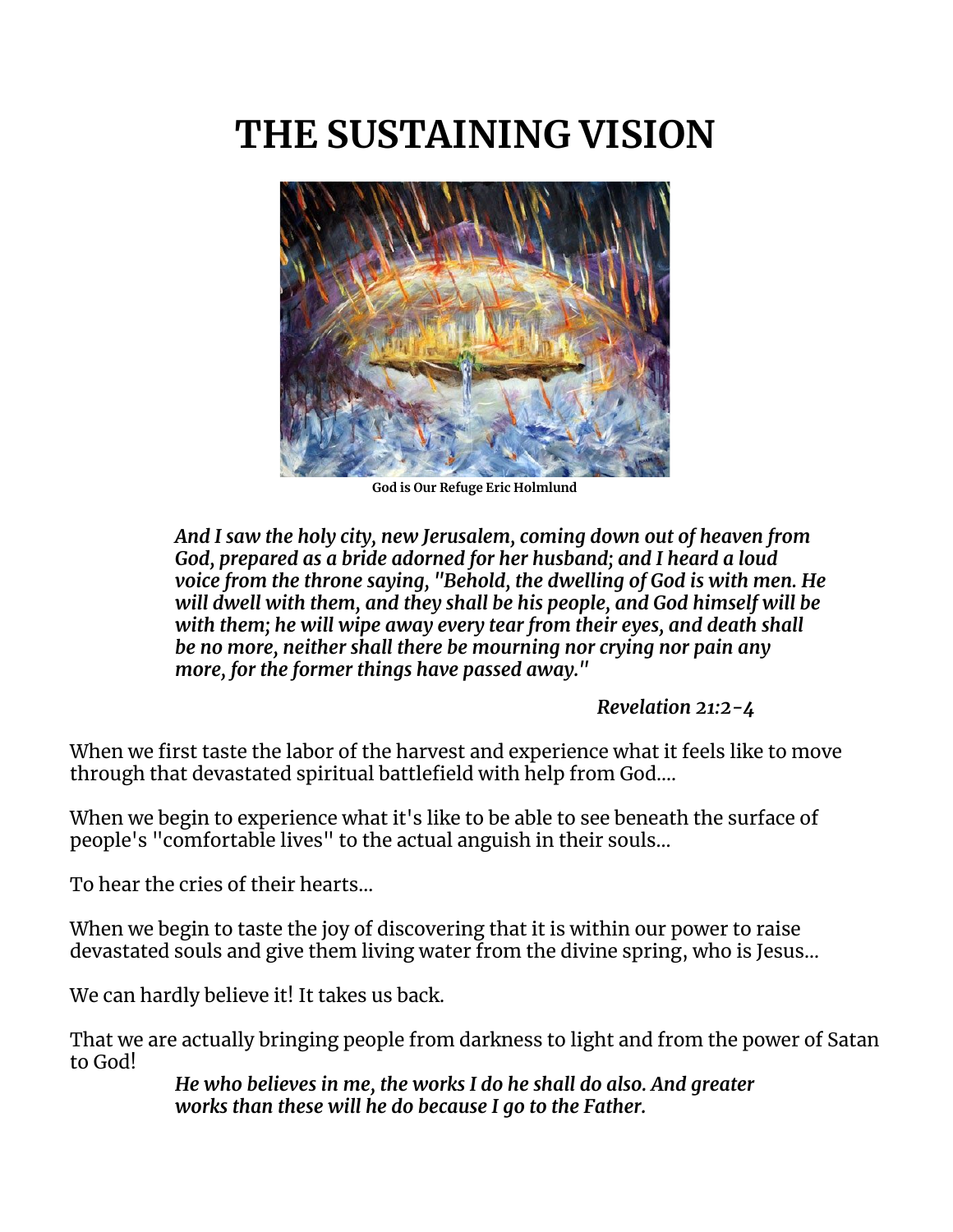We see these words fulfilled....

on our jobs, in our neighborhoods, among our relatives and friends.

Now, if these newborn souls could all be quickly tucked into the City of God, safe from all danger and temptation, it would indeed be a happy ending.

But time is the enemy. Months stretch out into years and years into decades. And one day we wake up and discover that for all our efforts in the harvest field, raising people from darkness to light, and from the power of Satan to God, we haven't even scratched the surface.

As far as the eye can see from north to south, east to west, lifeless bodies are scattered across the desert floor. And among these spiritual corpses are some of the very people we gathered to the Lord Jesus. What's wrong?

Moreover we ourselves, who have been laboring with such enthusiasm, begin to grow weary. The joy is drained from our faces. We start to snap at each other. Opportunities are missed. Sometimes we walk by people who desperately need us and we don't even see them.

"How long do we have to wait before the harvest is over?" you say.

"I would have thought that by this time we would have arrived at the City of God."

"I'm sorry, but I'm tired. I'm going over by that boulder and I'm going to lie down in the shade and rest for a couple of days."

Two weeks later somebody walks by the boulder and sees your body lying there almost dead and realizes that if something doesn't happen very quickly the vultures are going to be picking at your bones.

They rush to the spring and come back with two flasks of water and pour them down your throat, "Here, my friend, drink."

And as you begin to revive, you say, "Thank you. Thank you. Whatever happened to me? I can't understand what went wrong."

"You lost your strength because you lost your vision," explains your rescuer. "While you're working in the harvest, make sure that you never lose sight of the City of God. That's where your home is. That's where your king is. That's what you were made for, and you will only be able to continue your labor if you keep your eyes focused on the goal."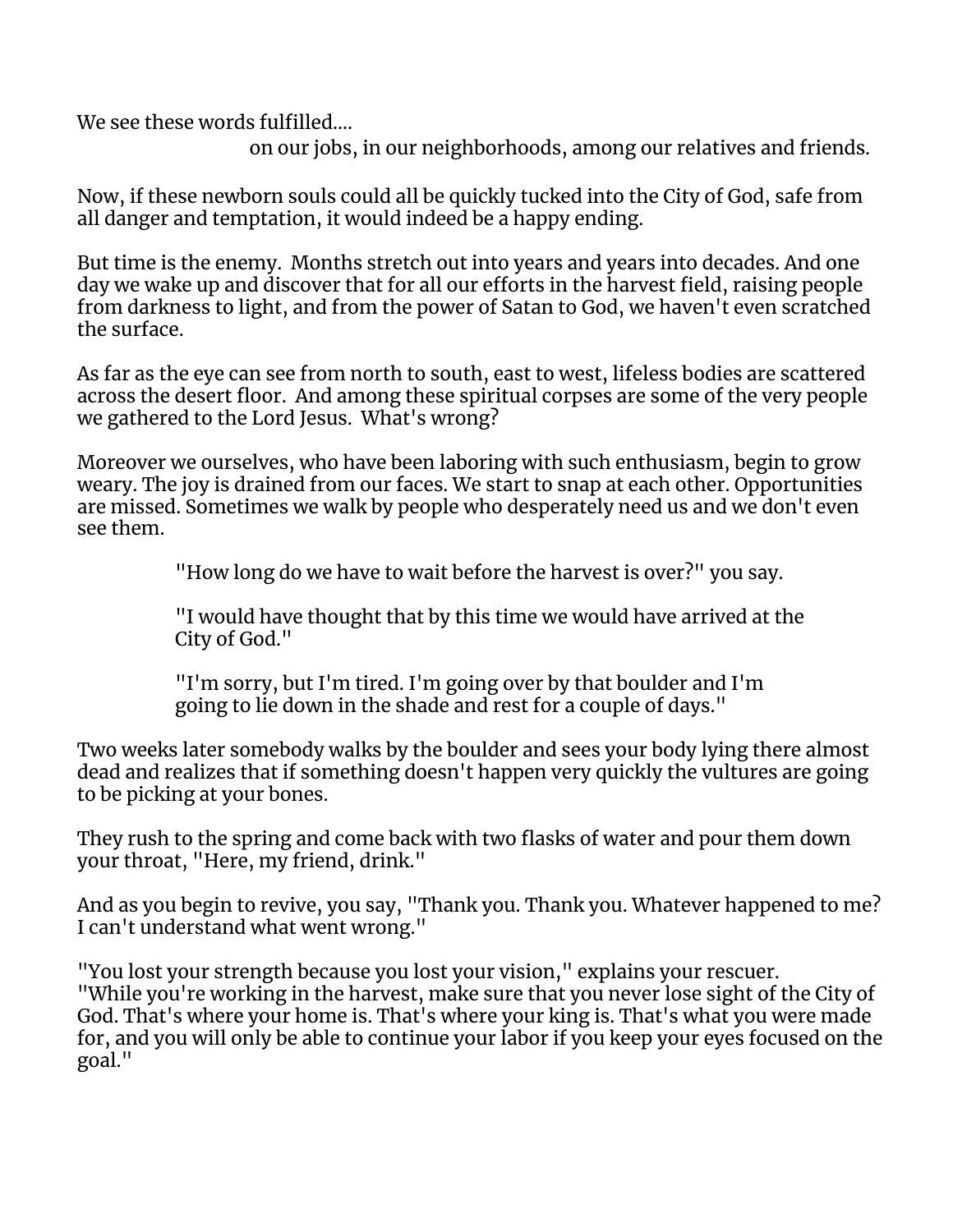To be able to…

heal the sick, raise the dead, cleanse the lepers, cast out demons, to freely give without expecting in return, to never wear out or grow weary, we need to be driven by a sustaining vision.

To be upheld by that vision through the long seasons of weariness and drought.



*Vision Jana Binning Green*

We need to see the City of God, our ultimate destination and our present source of supply.

We need to stay under the yoke with our Master and hear him continuously reminding us to "seek first the Kingdom of God," which is the City that waits for us at the end.

If we fail to see the City of God,

… if we fail to stop from time-to-time and listen to the music that floats out from its tower,

…if we fail to breath the atmosphere it sends forth to us,

…if we neglect to drink from that stream of living water that flows from beneath its gates,

… we will lose our strength and we will sink down into death.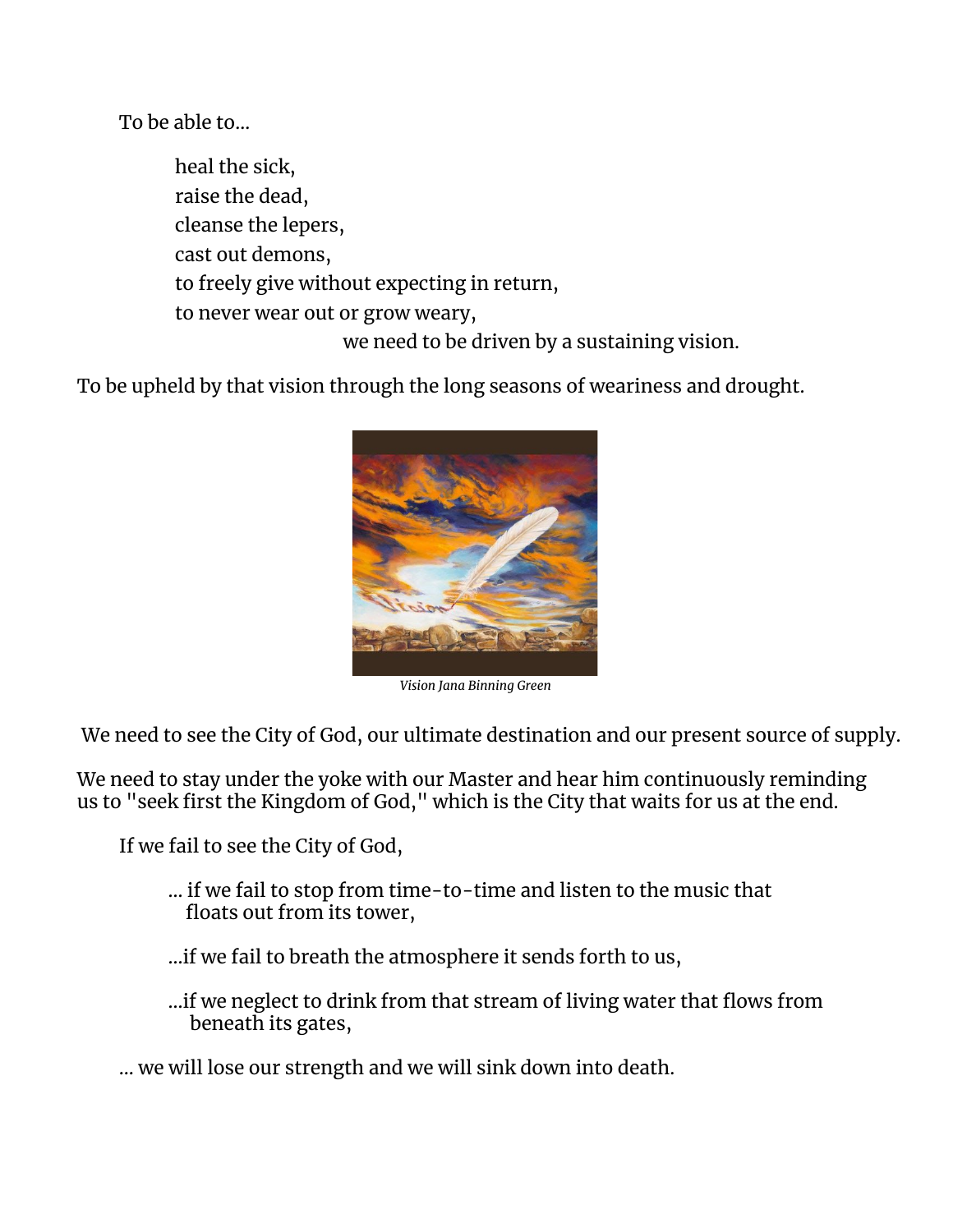But precisely what does it mean for believers in the twenty-first century to continue to have a vision of the city of God?

Three things are necessary:

- 1. We have to have our eyes focused there.
- 2. We have to make sure our treasure is there.
- 3. We have to make sure our name is there.

**First, if we are going to have a vision of the City of God that remains, we are going to have to fix our eyes there continuously.**



*Then the presidents and satraps sought to find a ground for complaint against Daniel with regard to the kingdom; but they could find no ground for complaint or any fault, because he was faithful, and no error or fault was found in him. Then these men said, "We shall not find any ground for complaint against this Daniel unless we find it in connection with the law of his God."Then these presidents and satraps came by agreement to the king and said to him. "O King Darius, live forever! All the presidents of the kingdom, the prefects and the satraps, the counselors and the governors are agreed that the king should establish an ordinance and enforce an interdict, that whoever makes petition to any god or man for thirty days, except to you, O king, shall be cast into the den of lions. Now, O king, establish the interdict and sign the document, so that it cannot be changed, according to the law of the Medes and Persians, which cannot be revoked." Therefore King Darius signed the document and interdict.When Daniel knew that the document had been signed, he went to his house where he had windows in his upper chamber open toward Jerusalem; and he got down on his knees three times a day and prayed and gave thanks before his God, as he had done previously.*

*Daniel 6:4-10*

If ever there was a man who had reason to be discouraged under the pressure of problems, and dangers, and enemies, and misunderstanding, and ingratitude, it was Daniel.The only way this man could survive was to get away daily and look toward the City of God, which for him was Jerusalem.And even though he knew that he was being watched and his life was in danger, he continued to do it because, "What's my life worth if I forget Jerusalem?"And so he would climb to his chamber, open the windows that faced west toward Jerusalem, fall to his knees and pray, giving thanks to God. Daniel kept his vision alive.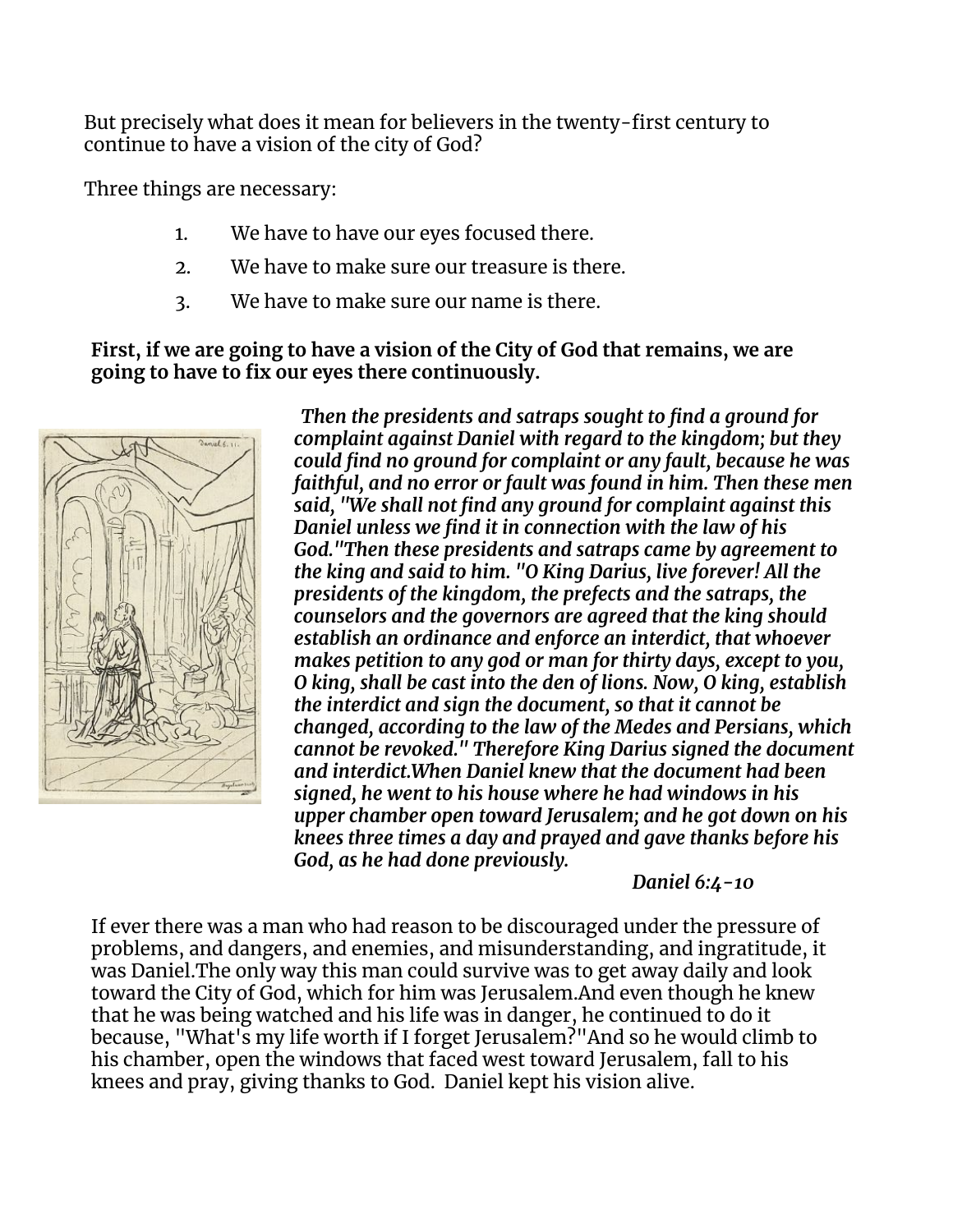## And his vision kept him alive.

If you and I are going to keep our vision alive, we need to do the same.

The stronger the opposition, the more hassles we endure, the more we experience the pressure of time, the more problems that crop up, the more ingratitude that throws itself against us, the more urgent it is that we discipline ourselves to look toward the City of God.

### *Our Father, who art in heaven*….

"But I thought God was everywhere," you say.

He is, but heaven is his headquarters, his throne, and our destination.

Heaven is the City of God. Heaven is the goal toward which we move

– another dimension

– a place where the promises we wait for will be totally fulfilled.

Heaven is not "pie-in-the-sky bye-and-bye" because *we taste heaven now*.

We taste it, but we're not there yet.

The reason we gather with other believers week by week, is to be given by God a *foretaste* of the City of God.

In fellowship with others, even with all the confusion and disruptions that take place in our assemblies, God gives us a taste of heaven.

> He gives us bread and wine, which is the banquet of the New Kingdom – the Body and Blood of the Lamb, indeed, but also the foretaste of the coming glory.

> He pours out upon us the Holy Spirit who is the atmosphere of heaven itself. And by this means we continue to keep our vision bright.

> > God help us to be faithful!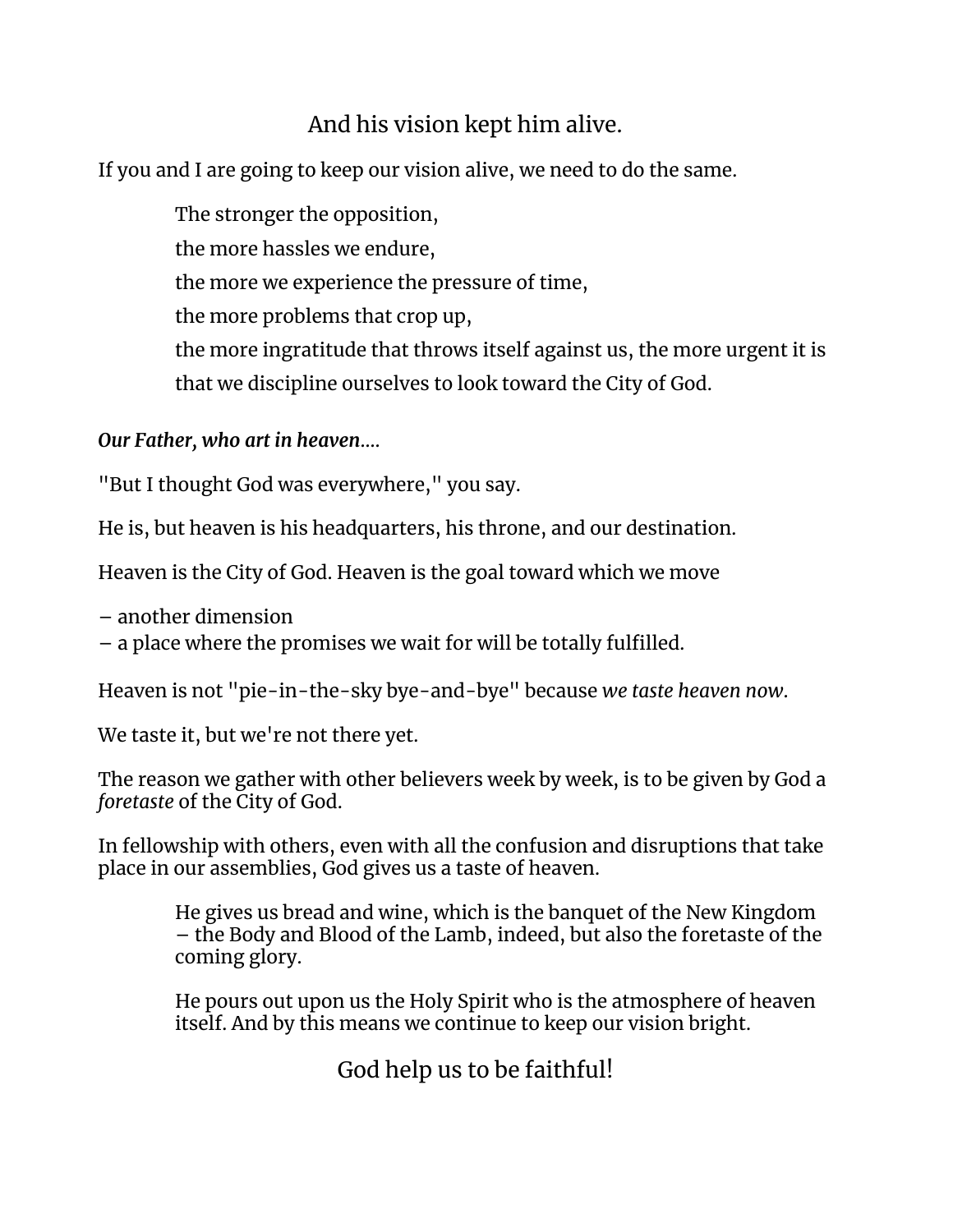**Second, if we are going to continue to have a clear vision of the City of God, we have to make sure that our treasure is there.**



*Where your Treasure is Full of Eyes*

*Do not lay up for yourselves treasures on earth, where moth and rust consume and where thieves break in and steal, but lay up for yourselves treasures in heaven, where neither moth nor rust consumes and where thieves do not break in and steal. For where your treasure is, there will your heart be also.*

*Matthew 6:19-21*

*Fear not, little flock, it is your Father's good pleasure to give you the kingdom. Sell your possessions, and give alms; provide yourselves with purses that do not grow old, with a treasure in the heavens that does not fail, where no thief approaches and no moth destroys. For where your treasure is, there will your heart be also.*

*Luke 12:32-34*

Certainly, if we need transportation, there's nothing wrong in saving money to buy a car. If our roof leaks, save to get the thing fixed or install a new one – it's not sinful.

Whatever it is that we need in the material realm save for it, buy it.

But keep in mind that, if we're not very careful, we begin to get caught up in "things."

If we are not careful, we get so bogged down with the cares, and the riches, and the pleasures of this life that we lose our vision of the City of God.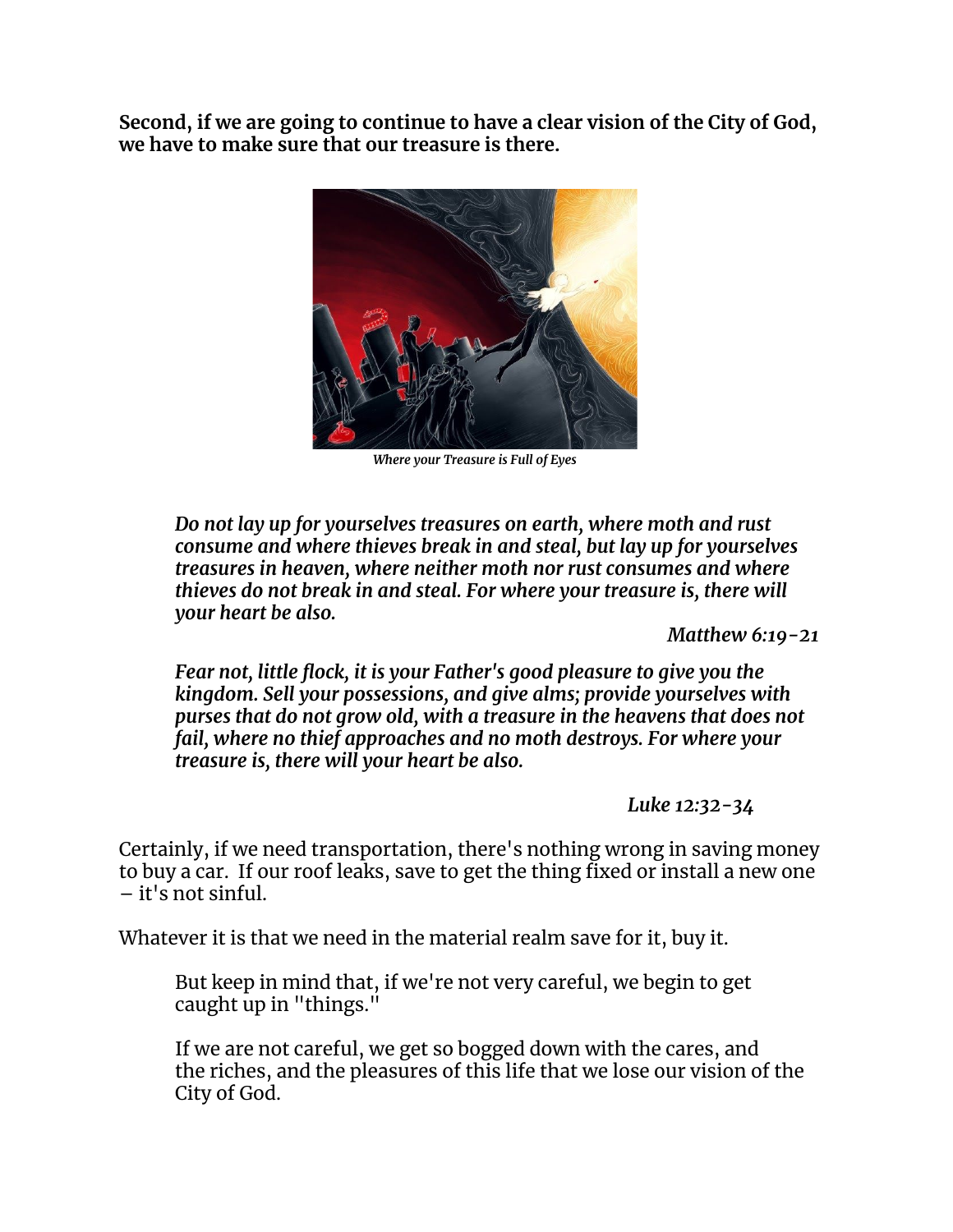Jesus says, "Do not lay up for yourselves treasure on earth"; for many people the "treasures on earth" have to do with mammon – money. But it is not always money. It may be money, or it may be something that money can buy. Or it may be something that money can't buy.

Your treasure might be your status in the fellowship. Your treasure could be your "success" as a harvester in the kingdom.

Or your "grasp of scripture." Or your "spiritual gift" now used in the service of your ego.

Your "work" for the Lord, which has subtly become your private kingdom. We need to be on guard.

Suppose we invent a new "ambulance" for the harvest field that can rescue the lost ten times faster than before. This "gospel ambulance" can pick up a hundred souls a day!

Suddenly, we're worried about how to finance our gospel ambulance.

How to keep it in repair. Now we're into fund-raising.

And where are our hearts? Has our "gospel ambulance" distracted us from the real focus?

Hence, the Master keeps encouraging us to continuously trim down. To make sure that we neither get too complicated nor too comfortable.

*Fear not, little flock, it is your Father's good pleasure to give you the kingdom. Sell your possessions, and give alms; provide yourselves with purses that do not grow old, with a treasure in the heavens that does not fail, where no thief approaches and no moth destroys. For where your treasure is, there will your heart be also.*

*Luke 12:32-34*

God help us to continuously make sure that our treasure is in the City of God and in nothing else.

**The third and final essential, if we are going to keep our vision of the City of God, is this: our names have to be hidden there – hidden in the City of God.**

*To him who conquers I will give some of the hidden manna, and I will give him a white stone, with a new name written on the stone which no one knows except him who receives it.*

*Revelation 2:17b*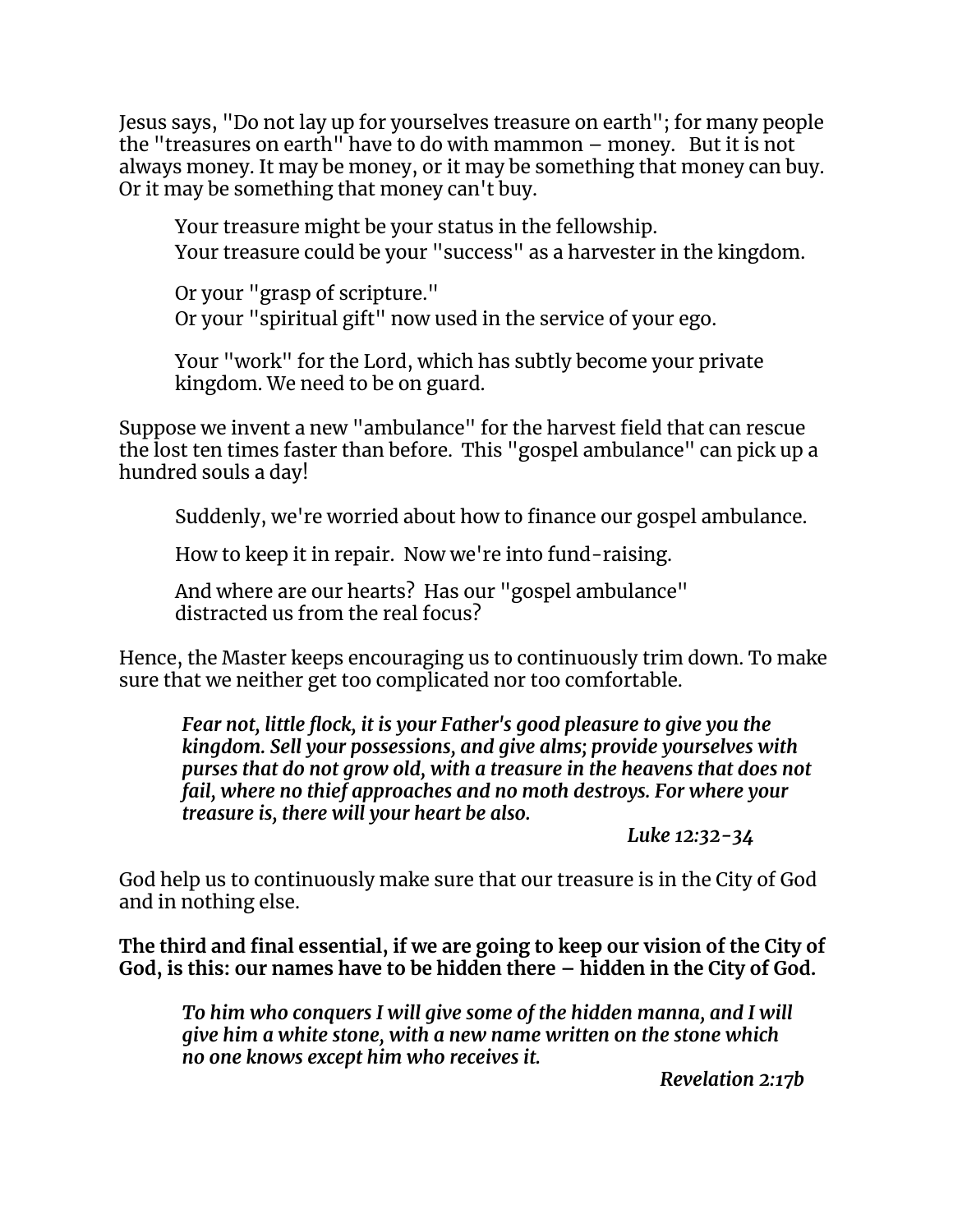*He who conquers shall be clad thus in white garments, and I will not blot his name out of the book of life; I will confess his name before my Father and before his angels.*

#### *Revelation 3:5*

If our lives are "hid with Christ in God", this especially includes our names.

If we are born again and walking with Jesus, our names do not belong to this world; they belong to the City of God.

There is no way I can go through this world, even the religious world, trying to enhance my name, and still keep my vision of the City of God.

*Our Father, who art in heaven, hallowed by thy name.*

*Matt 6:9*

*Therefore God has highly exalted him and bestowed on him the name which is above every name, that at the name of Jesus every knee should bow, in heaven and on earth and under the earth…(angels, men, demons)… Phillipians 2:9,10*

*Not unto us, O Lord, not unto us, but to thy name give glory…*

#### *Psalm 115:1*

But our tendency is to do the very opposite; to scoop off at least a "percentage" of glory for ourselves. Our "commission" as servants of God!

Our name then becomes a cumbersome weight as we walk through the harvest field seeking to lift people out of their bondage, and out of their disease, and out of their darkness. How can we do these things with integrity and still worry about our name?

When we drag names through the harvest field with us, a strange thing happens. Instead of reviving these broken lives, we begin exploiting them.

These are the people whom we raised up! We put labels and tags on everybody we were instrumental in saving or helping.

The minute we catch ourselves letting our names get in the way, it's time to abandon them again to the City of God.

If we are followers of Jesus, we have no name in this world. Our name is hidden with our Lord in the City of God. Our name is swallowed up in the glory of his name.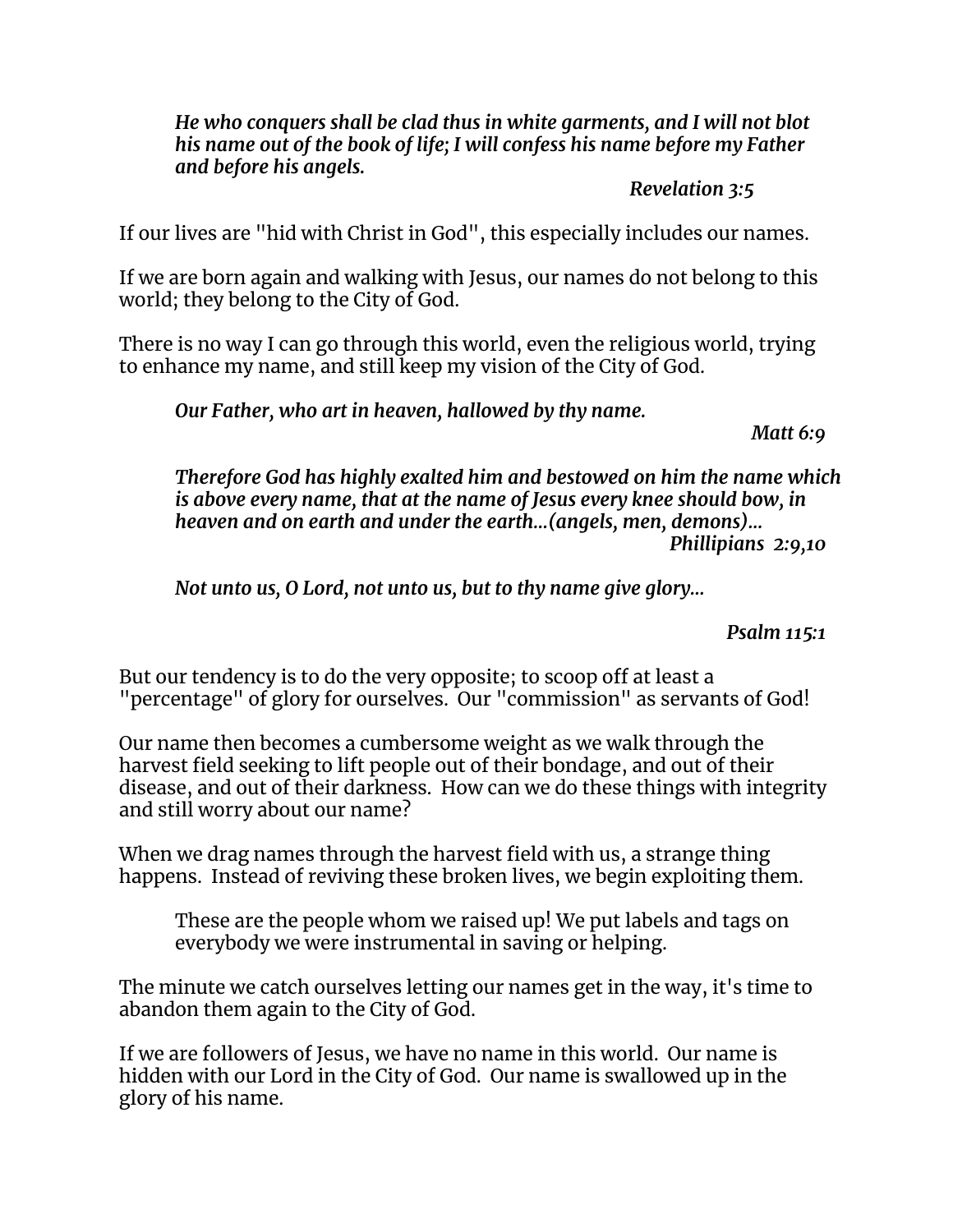We are… the voice of one crying in the wilderness,

*"Make straight the way of the Lord."*

Until the day when we are safely inside the gates of the City of God, we will be tempted to become so engrossed in our labors, so busy trying to protect ourselves from the dangers of this world, so taken up with our own importance that we lose our vision.

May God help us never to let a single day go by without renewing our vision.

-- in Jesus' name, fixing our eyes afresh each day upon the City of God,

-- daily making sure that our treasure is only there…and not "here."

-- daily yielding our name to be hidden there.

*And I saw the holy city, new Jerusalem, coming down out of heaven from God, prepared as a bride adorned for her husband; and I heard a loud voice coming from the throne saying, "Behold, the dwelling of God is with men. He will dwell with them and they shall be his people, and God himself will be with them; he will wipe away every tear from their eyes, and death shall be no more, neither shall there be mourning or crying nor pain anymore, for the former things have passed away."*

*Revelation 21:1-4*



*Throne Room Worship courtesy of Eric Holmlund*